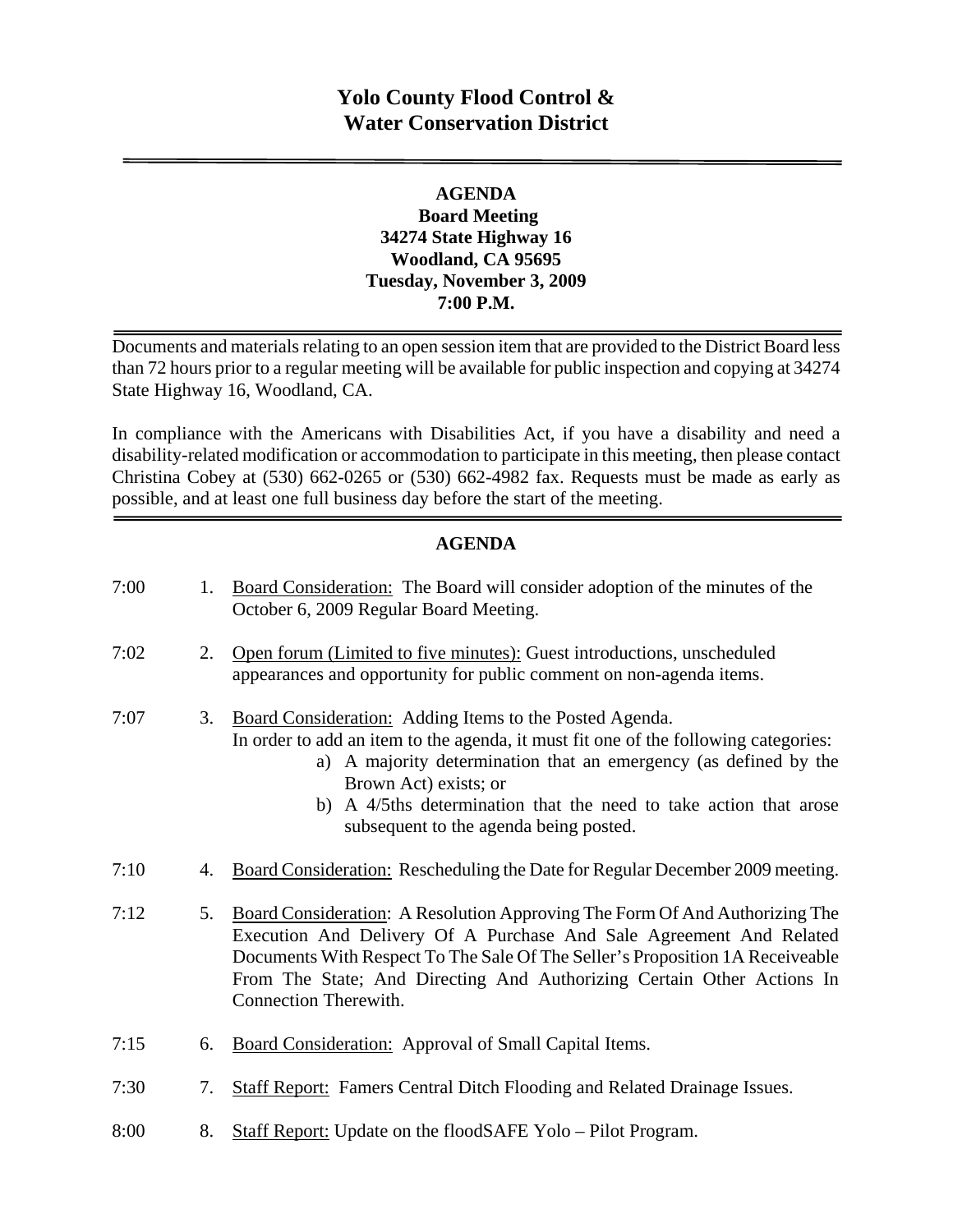| 8:15 | 9. Directors' Reports: Each member of the Board will have the opportunity to report |
|------|-------------------------------------------------------------------------------------|
|      | on meetings and conferences attended during the prior month on behalf of the        |
|      | District.                                                                           |
|      |                                                                                     |

- 8:20 10. Attorney's Report: The District's attorney will report on the following: a) Current legal and legislative activities.
- 8:30 11. General Manager's Report: The Board will receive a report from the General Manager or designated representatives regarding current general activities and projects of the District.
	- a) General Activities
	- b) Operations, Maintenance and Water Conditions
- 8:45 12. General Discussion: Opportunity for Board members to ask questions for clarification, provide information to staff, request staff to report back on a matter, or direct staff to place a matter on a subsequent agenda.
- 8:50 13. Board Consideration: The Board will consider the approval and the payments of bills.
- 9:00 14. Adjourn

The public may address the Board concerning an agenda item either before or during the Board's consideration of that agenda item. Public comment on items within the Board's jurisdiction is welcome, subject to reasonable time limits for each speaker. Upon request, agenda items may be moved up to accommodate those in attendance wishing to address that item. Times listed for consideration of agenda items are approximate only. The Board may consider any agenda item at any time during the Board meeting.

I declare that the foregoing agenda was posted at the office of the Yolo County Flood Control and Water Conservation District, 34274 State Highway 16, Woodland, CA on October 30, 2009.

By: \_\_\_\_\_\_\_\_\_\_\_\_\_\_\_\_\_\_\_\_\_\_\_\_\_\_\_\_\_\_\_\_\_\_\_\_\_

Christina Cobey, Administrative Assistant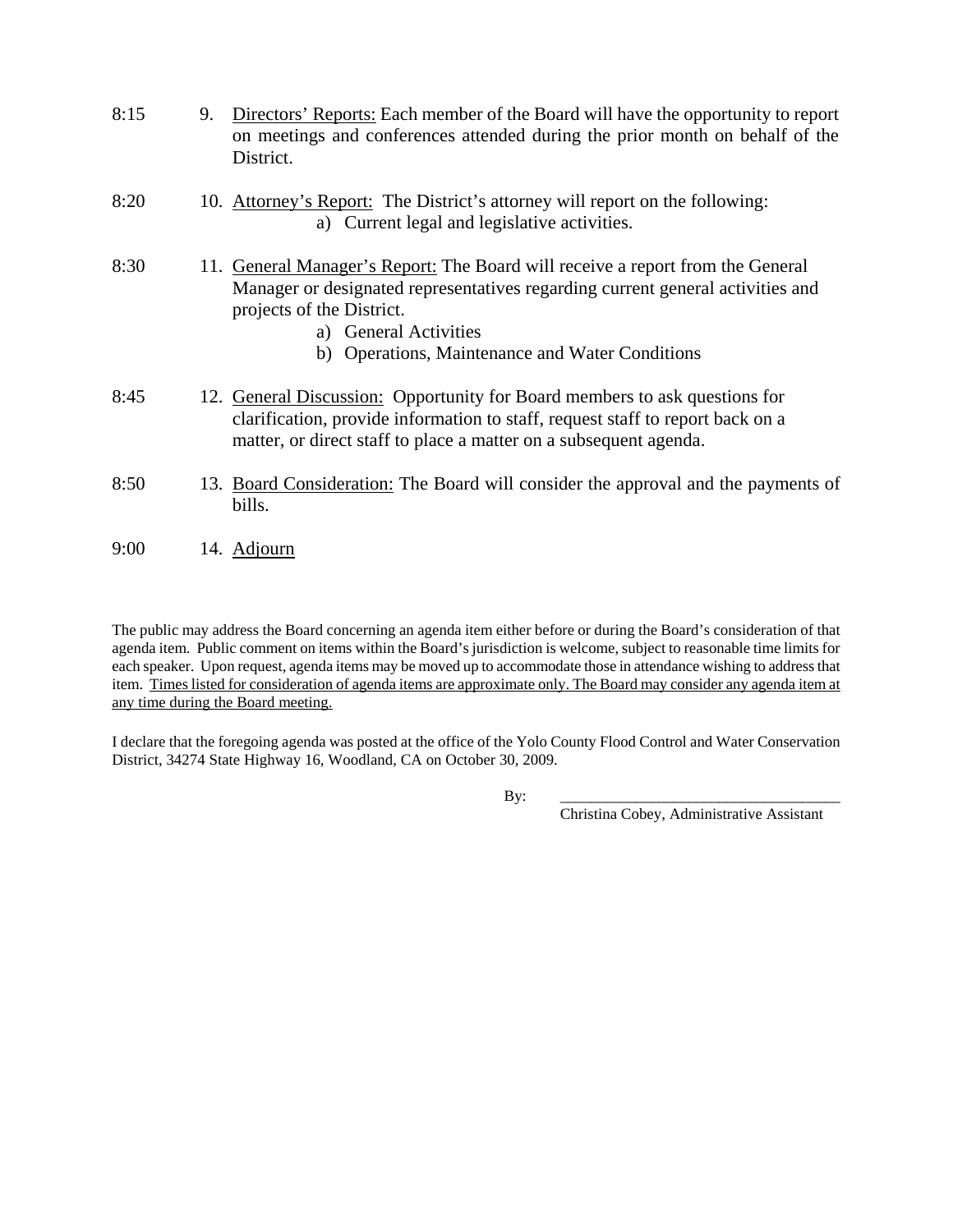

**FLOOD CONTROL & WATER CONSERVATION DISTRICT** 

**BOARD MEETING MINUTES Tuesday, November 3, 2009, 7:00 PM**

**YCFCWCD Offices 34274 State Highway 16 Woodland, CA 95695** 

The regular meeting of the Board of Directors of the Yolo County Flood Control and Water Conservation District (District) was held at 7:00 p.m. on November 3, 2009, at its regular place of business, 34274 State Highway 16, Woodland, California. Vice Chair Brice convened the meeting. Chair Tadlock was absent. In attendance were:

District Board Ann Brice, Vice Chair Jim Mayer, Director Bruce Rominger, Director Erik Vink, Director

District Staff, Consultants, Presenters Tim O'Halloran, General Manager Christy Barton, Assistant General Manager Fran Borcalli, floodSAFE Yolo Program Manager Margaret Kralovec, Writer/Editor Jen Reed, Project Manager Paul Bartkiewicz, Legal Counsel Phil Hogan, US Natural Resources Conservation Service

Members of the Public Dave Pratt Bob Schneider Frank Sieferman, Sr.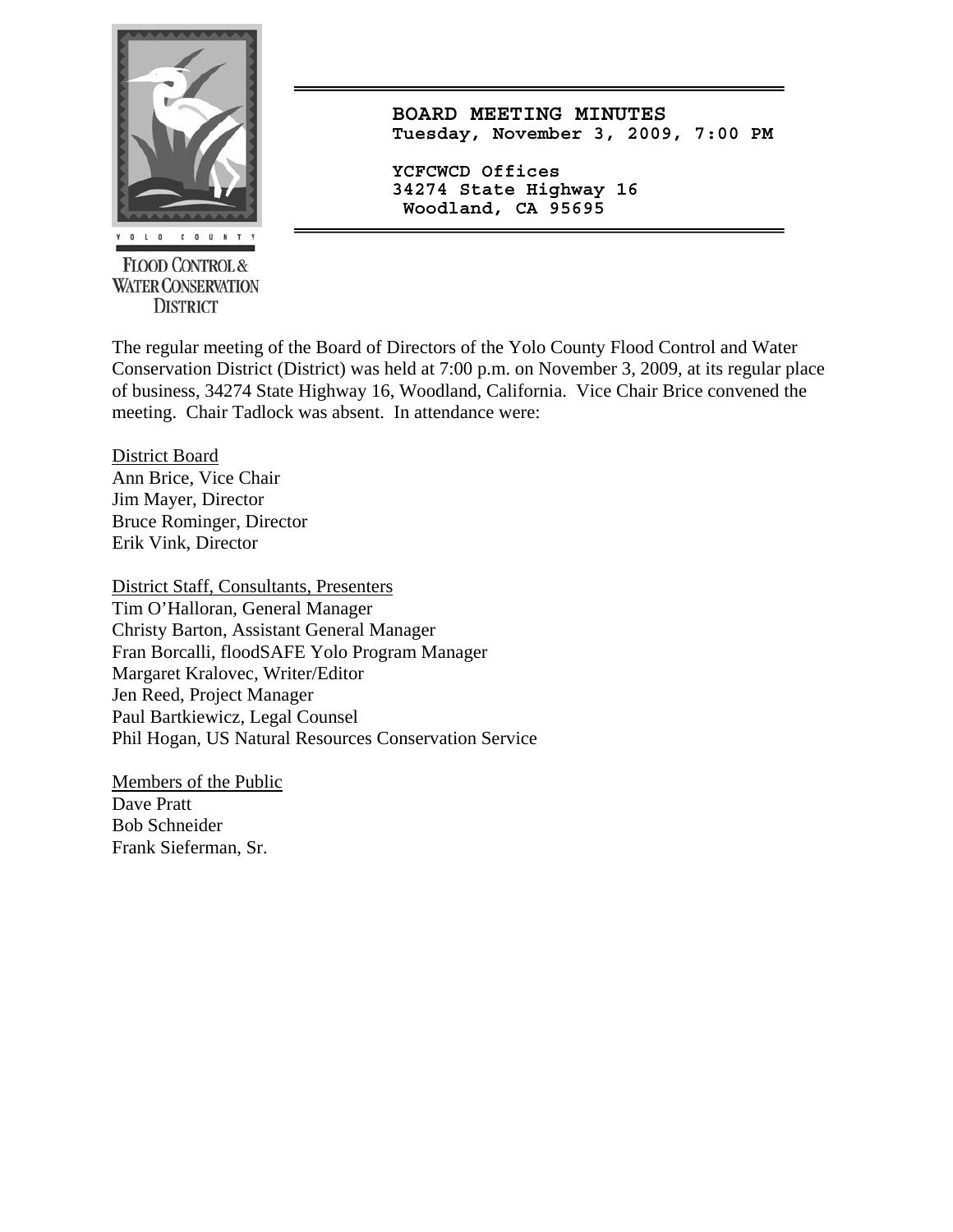### **1. BOARD CONSIDERATION: Approval of Minutes**

**9.34 M/S/C** approved minutes for the October 6, 2009, Regular Board Meeting as submitted.

### **2. OPEN FORUM**

Bob Schneider of Tuleyome expressed his interest in sharing recently acquired photos of the North Fork Cache Creek with the Board at a future time. Schneider also wanted to know why Indian Valley Reservoir appeared on the Clean Water Act 303(d) list of impaired water bodies for mercury TMDL exceedence. General Manager O'Halloran indicated that he thought that the inclusion of Indian Valley Reservoir on the list had been determined to be inappropriate and that he understood it had been removed from the current list of impaired water bodies.

# **3. BOARD CONSIDERATION: Adding Items to the Posted Agenda**

None.

### **4. BOARD CONSIDERATION: Rescheduling Regular December 2009 Meeting**

Because of a calendar conflict with Association of California Water Agencies' Conference which may be attended by District Staff and Board Members, the Board considered a recommendation to move the December Regular Board Meeting to December 8, 2009.

**9.35 M/S/C** date change for the Regular Board Meeting in December from the first Tuesday to the second Tuesday (December 8, 2009).

### **5. BOARD CONSIDERATION: Resolution Approving the Form of and Authorizing the Execution and Delivery of a Purchase and Sale Agreeement and Related Documents with Respect to the Sale of the Seller's Proposition 1A Receivable from the State; and Directing and Authorizing Certain Other Actions in Connection Therewith**

Assistant Manager Barton briefly described the Proposition 1A Securitization Program, instituted by California Statewide Communities Development Association Joint Powers Authority (JPA), sponsored by the California State Association of Counties and the League of California Cities, which would allow agencies to sell their Proposition 1A property tax receivables to the JPA in the event that the State had to borrow property tax revenues from local agencies out of financial necessity. On July 28, 2009, Proposition 1A was suspended, which triggered the opportunity for cities, counties, and special districts to consider selling their State receivables to the JPA, for the cost of the interest rate for which the State would otherwise be liable. Through Proposition 1A bond sales, the JPA would provide two cash payments (probably January 15, 2010, and May 3, 2010) to each agency for the receivables to which they are entitled.

**09.09 M/S/C** adoption of Resolution 09.09 approving District participation in the Proposition 1A Securitization Program, and directing Staff to complete all necessary associated paperwork, including but not limited to the Purchase and Sale Agreement. 4 Ayes, 1 Absent, 0 Nays, 0 Abstentions.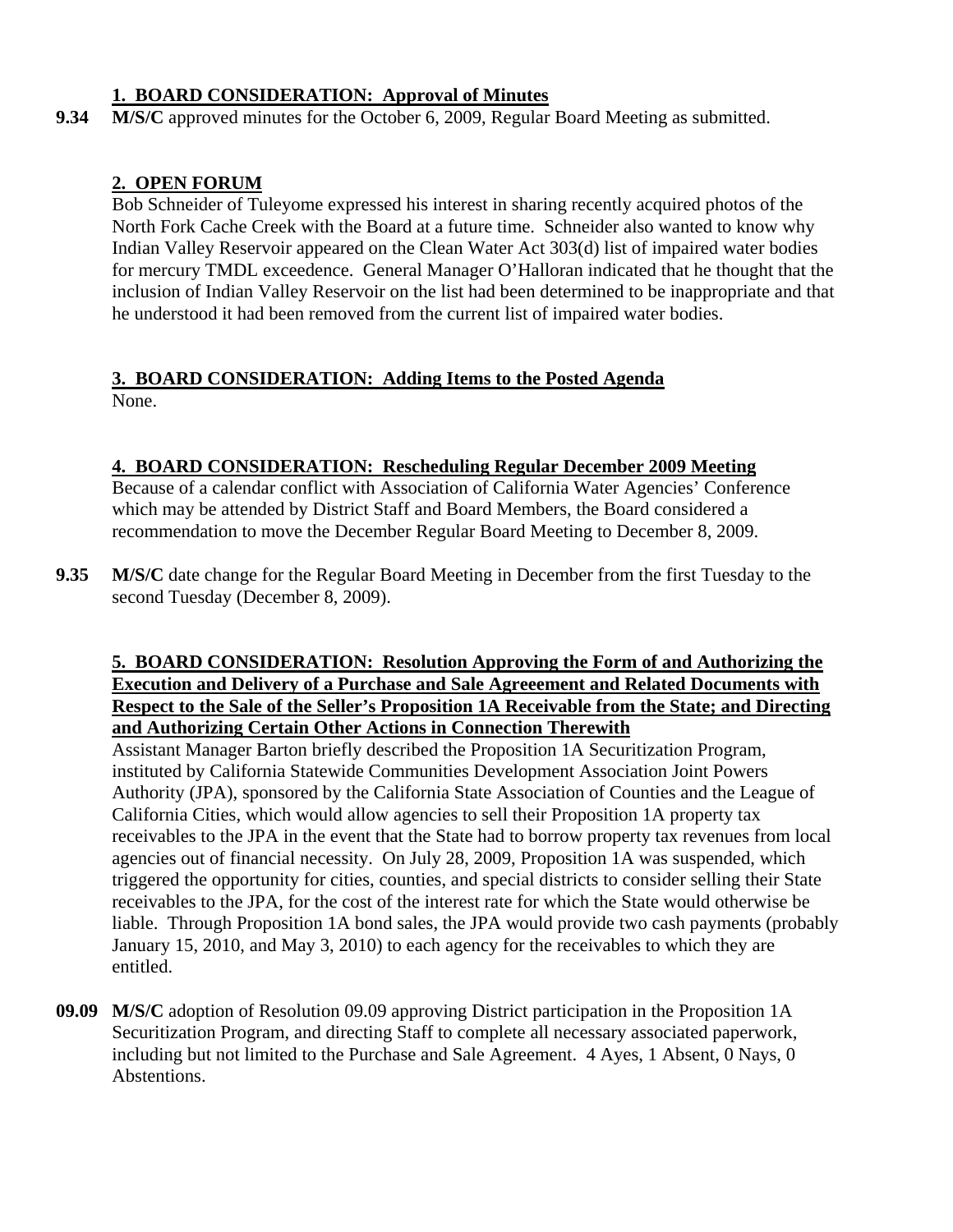### **6. BOARD CONSIDERATION: Approval of Small Capital Items**

General Manager O'Halloran presented two capital projects that fall under Board approved budgeted small capital improvements, and requested clarification from the Board on whether it needed to provide project-specific permission for District Staff to proceed. O'Halloran gave a brief description of the two structures: a West Adams check structure (\$80,000) and the Fairfield Canal Heading (\$25,000). Director Vink expressed appreciation for the update on the small capital improvements, but did not feel that additional Board approval was necessary. The other Board members agreed that since they fell within the previously approved District capital budget scope, the District could proceed with the two improvements without Board action. Legal Counsel Bartkiewicz concurred. O'Halloran indicated the District would proceed with the two projects.

### **7. STAFF REPORT: Farmers Central Ditch Flooding and Related Drainage Issues**

General Manager O'Halloran reported on deteriorating canal conditions at certain locations due to individuals installing unapproved drains from farmlands into District canals, and showed the Board photographs of several locations where such damage took place, and which the District has had to remedy. O'Halloran offered this report to alert the Board that unapproved installations of drains into the canals are a problem, and to set the stage for developing a District policy for drain installation procedures and consequences for violations. Phil Hogan, from the Natural Resource Conservation Service (NRCS) of Yolo County, indicated that his agency could help the District by collaborating on a conservation plan for drainage issues which the RCD could use to work with landowners and farmers. Director Mayer noted that this would be a perfect example of inter-agency cooperation on setting priorities and achieving results.

### **8. STAFF REPORT: floodSAFE Yolo Pilot Program**

floodSAFE Yolo Program Manager Borcalli provided the Board with a summary of the program's second annual report, and recent accomplishments. Borcalli noted the absence of a coordinated approach to stormwater between rural and urban areas, which has now been addressed with the publication of the City/County Drainage Manual. The Second Annual Report of floodSAFE Yolo Pilot Program, produced by LucyCo Communications, is available online at the District website: [www.ycfcwcd.org](http://www.ycfcwcd.org/). Borcalli reiterated the program's intention to help the region prepare for 200-year flood protection, to identify and address regional floodplain issues, to complete the Lower Cache Creek feasibility study, to establish a sustainable approach to Yolo County flood issues that extends flexibility to landowners while addressing the flood management needs of the county and region. General Manager O'Halloran reminded the Board that the District, the City of Woodland, and Yolo County have each committed \$200,000 for the pilot program, which is hoped to provide leverage for more federal funding, and integrates with other flood initiatives, including the Central Valley Flood Protection Plan and FloodSAFE California.

### **9. DIRECTORS' REPORTS**

Director Mayer reported that the Yolo County Water Governance Committee will be providing a report in January to the Yolo County Board of Supervisors. Though the report is not yet complete, it will address matters considered by the Governance Committee, including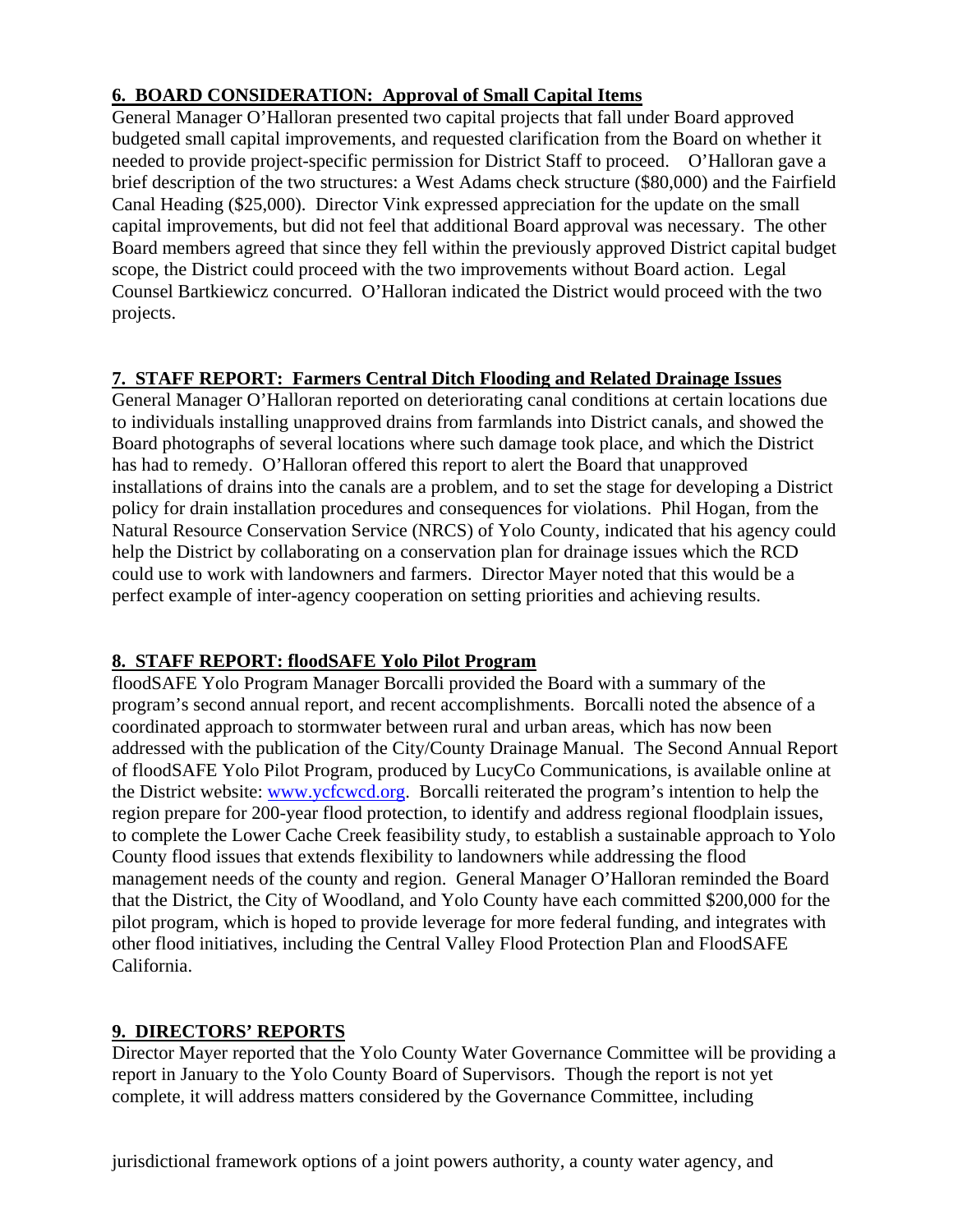groundwater management. The committee seeks an approach that reduces the need for more regulations through better management practices.

### **10. ATTORNEY'S REPORT**

Legal Counsel Bartkiewicz reported on the current status of water legislation, which includes a set of Delta bills which may or may not be considered in legislative packages. He noted that there is a lack of clarity among legislators and interested parties about which bills are joined in a package and which can be considered individually. The lack of transparency has made legislative voting extremely difficult. No one package of bills has passed, though certain individual bills have passed or failed.

The Delta Governance Bill, which passed, establishes the requirement for Delta mid-stream flow criteria, which are to be set in nine months through a non-evidentiary process. The Association of California Water Agencies (ACWA), a statewide group that represents water interests throughout California, has consistently pursued the position that any water legislation cannot adversely impact existing water rights, and should be paid for by those who benefit from its provisions. Bartkiewicz reported that water agencies with water export interests supported the Delta package, while other water agencies, particularly Sacramento water rights holders upon whom the package assigns a disproportionate burden, did not support the Delta package. In spite of its stated principles to remain neutral on legislation upon which its constituent members disagree, the ACWA Board voted 18-11 to support the Delta package. Board members discussed their concerns over ACWA actions, and requested General Manager O'Halloran to draft a letter that they would sign, stating their objections and concerns about ACWA's recent actions.

### **11. GENERAL MANAGER'S REPORT**

- a. General Activities The District's Harvest Barbecue is scheduled for Friday, November 20. No date has been set for the holiday potluck.
- b. Operations, Maintenance, and Water Conditions The November 3, 2009, Water Conditions Report was reviewed.

### **12. GENERAL DISCUSSION**

Vice Chair Brice invited the Board to the upcoming Bucks for Ducks, a fundraising event for Yolo Basin Foundation, scheduled for Friday, November 13. General Manager O'Halloran informed the Board that the District would be providing tickets and seating at the Districtsponsored table for Board members. He announced that Christina Cobey would be distributing tickets to those who wanted to attend.

### **13. BOARD CONSIDERATION: Payment of Bills**